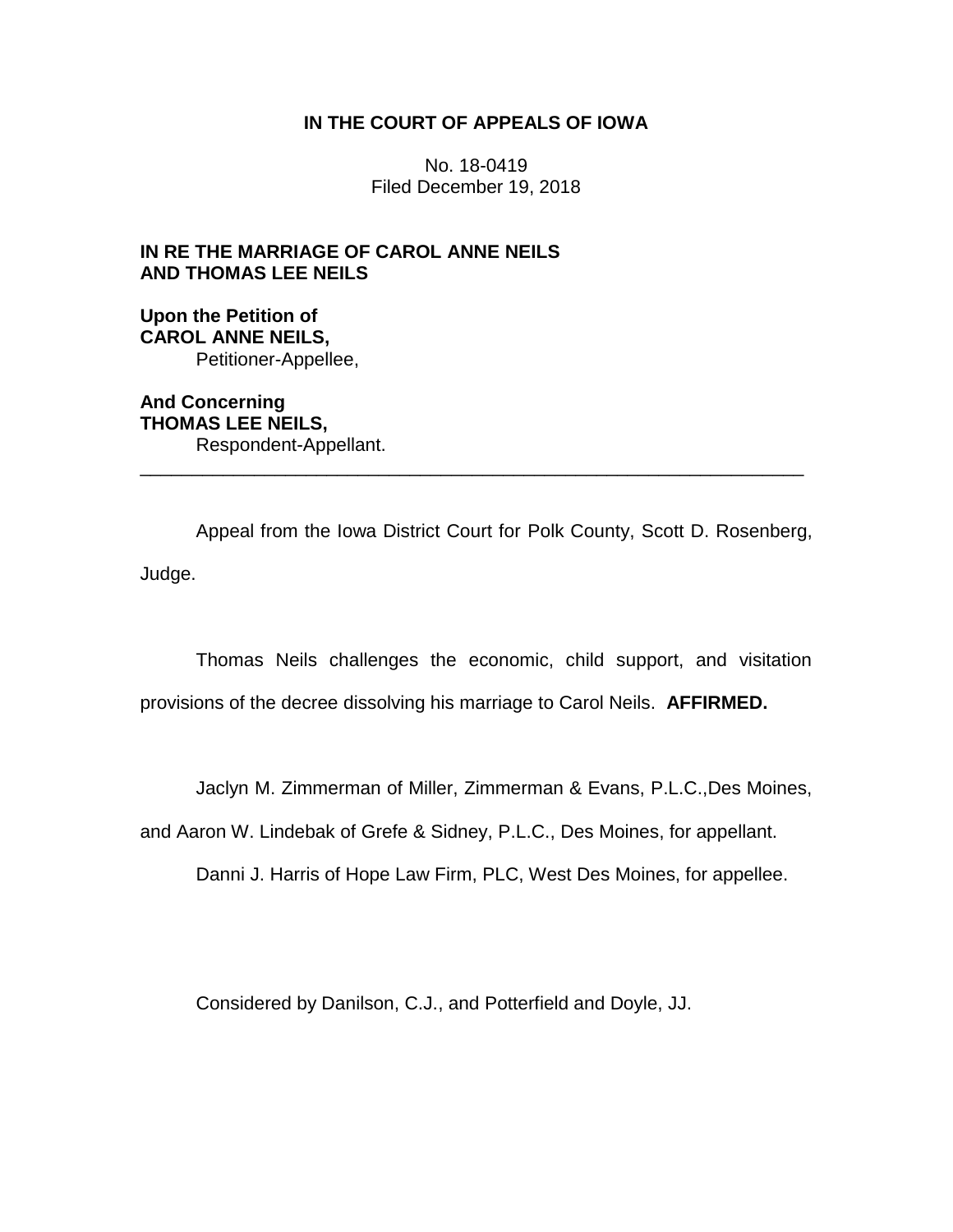## **DOYLE, Judge.**

Thomas Neils challenges the economic, child support, and visitation provisions of the decree entered dissolving his marriage to Carol Neils. Upon our de novo review, we affirm.

# *I***.** *Scope and Standards of Review***.**

We review dissolution of marriage cases, including issues concerning economic provisions as well as child custody and visitation provisions, de novo. *See* Iowa R. App. P. 6.907; *In re Marriage of Larsen*, 912 N.W.2d 444, 448 (Iowa 2018); *Callender v. Skiles*, 623 N.W.2d 852, 854 (Iowa 2001). We decide anew the issues raised, but give weight to the district court's factual findings, especially with respect to the credibility of the witnesses, since "the district court was able to listen to and observe the parties and witnesses." *See In re Marriage of Gust*, 858 N.W.2d 402, 406 (Iowa 2015); *In re Marriage of McDermott*, 827 N.W.2d 671, 676 (Iowa 2013); *McKee v. Dicus*, 785 N.W.2d 733, 736 (Iowa Ct. App. 2010).

# *II***.** *Background Facts and Proceedings***.**

Thomas and Carol married in 1998. They have two children; their youngest was born in 2001.<sup>1</sup> At the end of 2016, Carol filed a petition seeking dissolution of the parties' marriage. Trial on the matter was held in September 2017.

The district court awarded the parties joint legal custody of their minor child and placed that child in Carol's care, with Thomas having visitation. The district court ordered the parties to work out a visitation schedule guided by the child's best interests. For purposes of calculating child support, the court determined

 $\overline{a}$ 

 $1$  The parties' eldest child was an adult by the time of trial.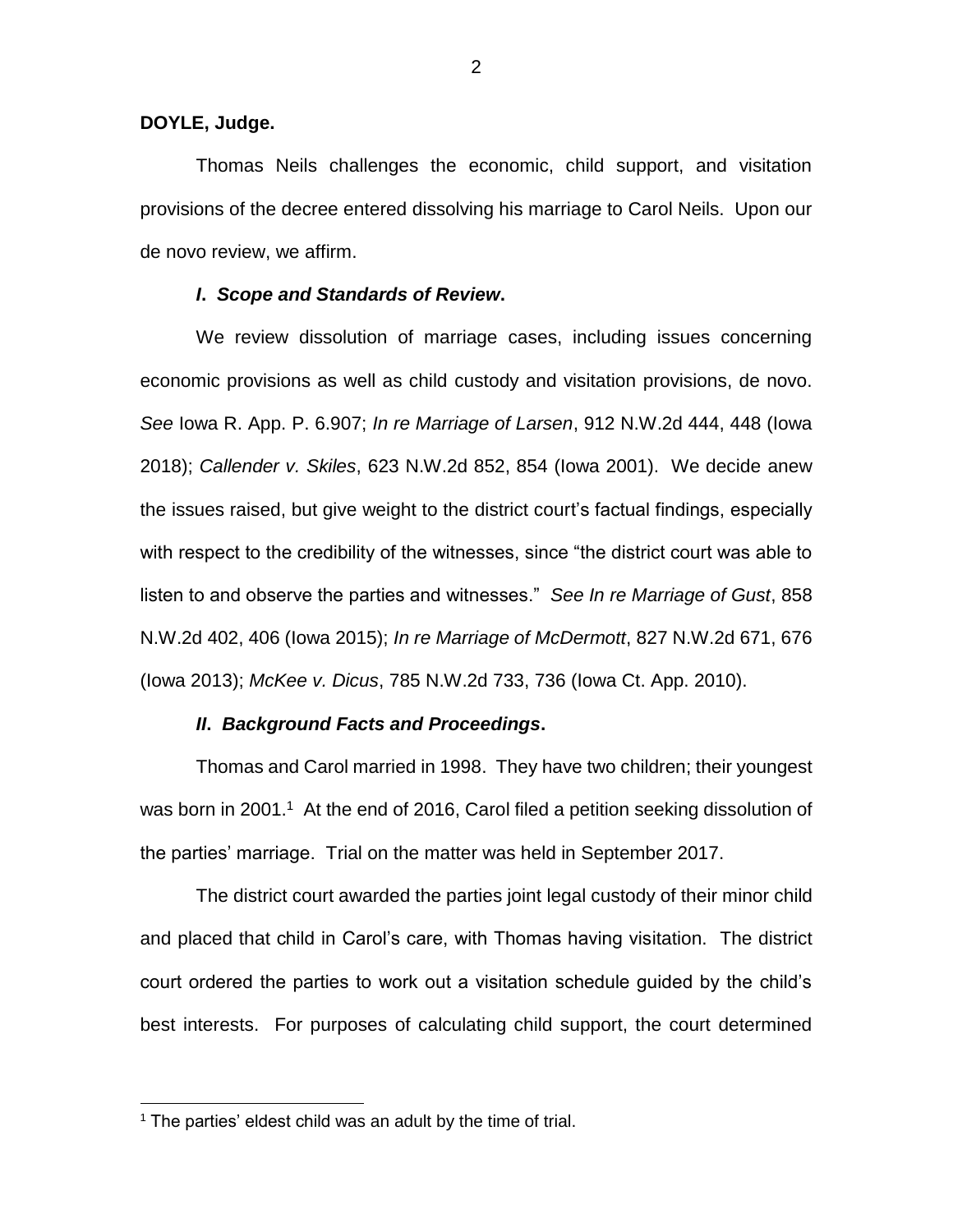Thomas's earning capacity was \$50,000 and imputed that amount to him as his income. In dividing marital assets, the court generally awarded to each party property held in that party's individual name; Carol was awarded 100% of her retirement accounts, and Thomas was awarded 100% of his retirement accounts. The court likewise divided marital debts. The court awarded Carol the marital residence, and before dividing the value of the property between the parties, the court determined Thomas was entitled to an offset of \$123,000 for his initial down payment for their residence. Ultimately, the district court directed Carol to pay to Thomas \$187,500 as a property-settlement-equalization payment.

Thomas now appeals. Other background facts will be discussed as necessary below.

#### *III***.** *Discussion***.**

Thomas argues the court erred in calculating his child-support obligation. He also asserts the court should have set a visitation schedule, and, in not doing so, the court essentially set his visitation at Carol's discretion. Finally, Thomas contends the district court's property distribution was inequitable, and he maintains awarding him one-half of Carol's retirement accounts would achieve equity between the parties.

#### *A***.** *Child Support and Thomas's Income***.**

"In Iowa, child support is calculated using the child support guidelines." *In re Marriage of Erpelding*, 917 N.W.2d 235, 245 (Iowa 2018); *see also* Iowa Code § 598.21B(1) (2016); Iowa Ct. R. 9.2. "The purpose of the guidelines is to provide for the best interests of the children by recognizing the duty of both parents to provide adequate support for their children in proportion to their respective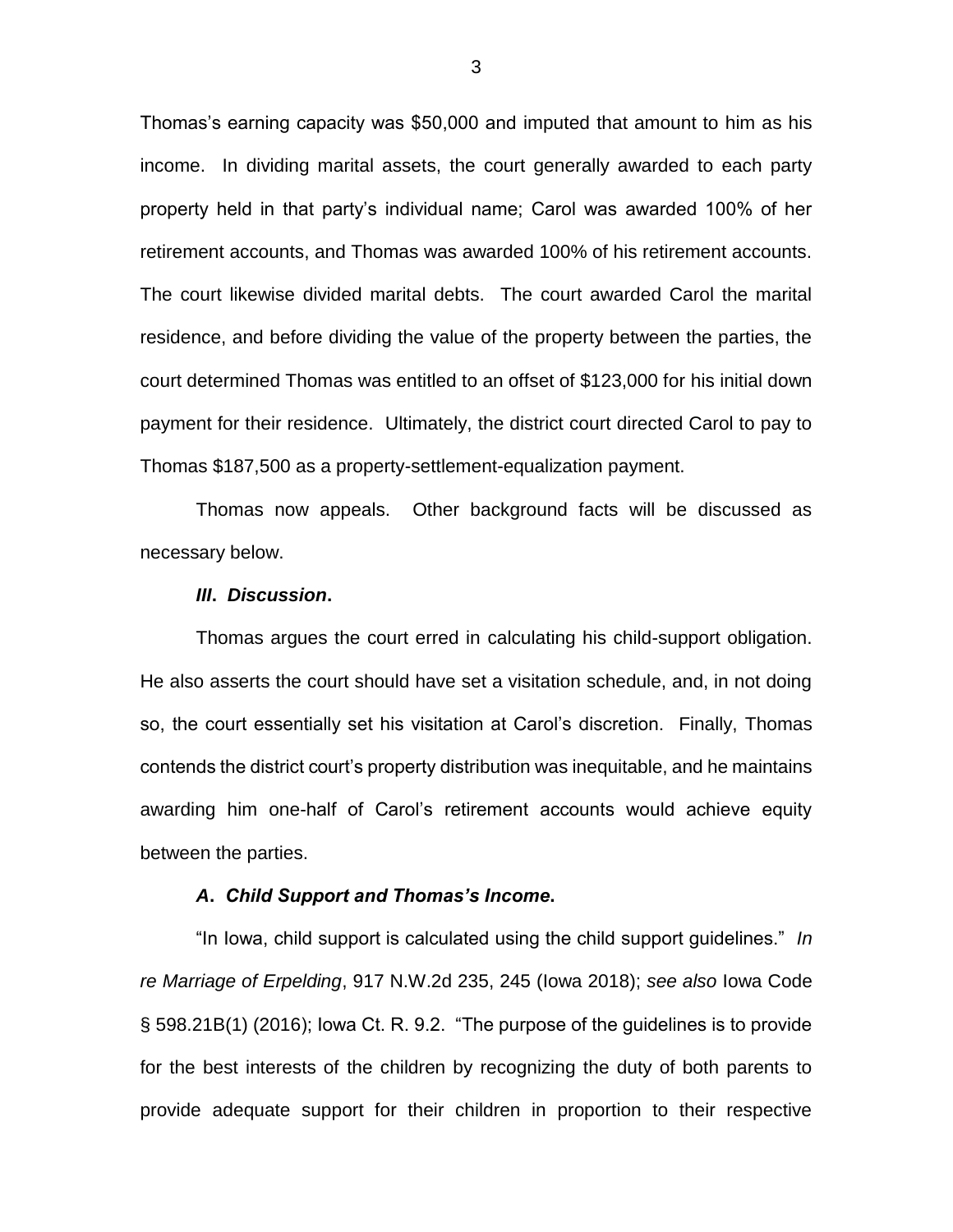incomes." Iowa Ct. R. 9.3(1). "To compute the guideline amount of child support," the district court must first compute the adjusted net monthly income of each parent. Iowa Ct. R. 9.14. That amount is ascertained by first determining each parent's gross monthly income. *See* Iowa Ct. R. 9.14(1).

Under the guidelines, "'gross monthly income' means reasonably expected income from all sources." Iowa Ct. R. 9.5(1). However, "the court shall not impute income" to a party "except . . . [p]ursuant to agreement of the parties, or . . . [u]pon request of a party, and a written determination is made by the court under rule 9.11." Iowa Ct. R. 9.5(1)(d)(1), (2). Rule 9.11(4) permits the court to

impute income in appropriate cases subject to the requirements of rule 9.5. If the court finds that a parent is voluntarily unemployed or underemployed without just cause, child support may be calculated based on a determination of earning capacity. A determination of earning capacity may be made by determining employment potential and probable earnings level based on work history, occupational qualifications, prevailing job opportunities, earnings levels in the community, and other relevant factors. The court shall not use earning capacity rather than actual earnings or otherwise impute income unless *a written determination is made that, if actual earnings were used, substantial injustice would occur or adjustments would be necessary to provide for the needs of the child(ren) or to do justice between the parties.*

(Emphasis added); *see also In re Marriage of McKenzie*, 709 N.W.2d 528, 533

(Iowa 2006).

On appeal, Thomas points out the district court's decree did not include a written rule 9.11(4) determination to account for imputing his earning capacity instead of using his actual annual earnings of approximately \$14,500. He further argues he is not voluntarily underemployed, and, alternatively, even if the court correctly concluded he was so underemployed, \$50,000 far exceeds his actual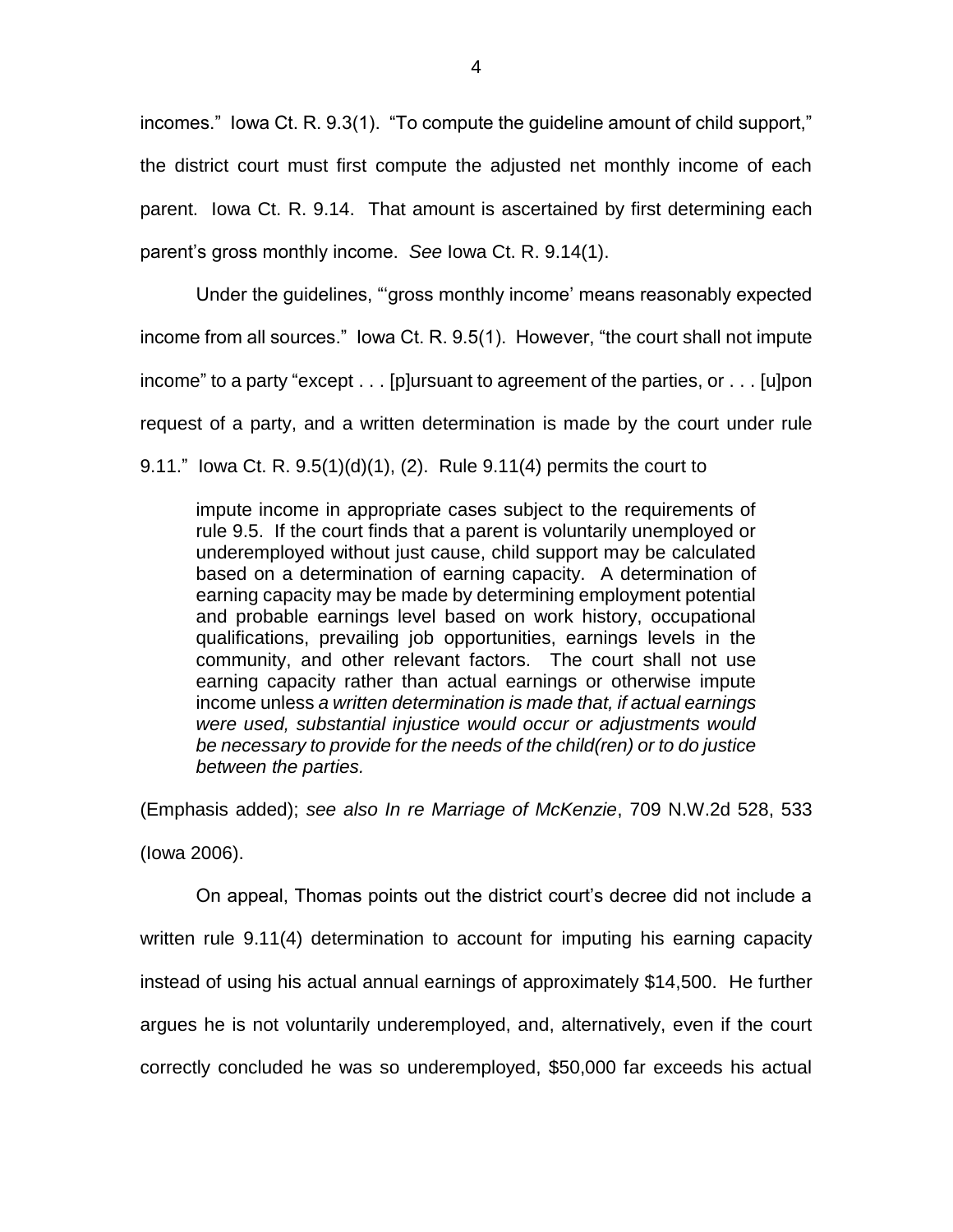earning capacity. He requests his support obligation be recalculated using his actual earnings.

It is true the district court did not make any written determinations in its decree expressly stating "that, if actual earnings were used, substantial injustice would occur or adjustments would be necessary to provide for the needs of the [child] or to do justice between the parties," as required by rule 9.11(4). Nevertheless, on our de novo review, the record supports the findings that Thomas's earning capacity is in the range of \$50,000 annually, that Thomas is voluntarily underemployed, and that adjustments would be necessary to provide for the children and do justice between the parties if actual earnings were used to calculate Thomas's child support obligation.

#### *1***.** *Earning Capacity***.**

Thomas has a bachelor's degree with majors in computer science and finance. He worked full-time in the field of information technology (IT) until he stopped working altogether about nine years prior to the trial. His full-time earnings fluctuated; for example, he earned about \$63,000 in 2002 but nothing in 2003. In 2004, he earned approximately \$54,000 but only about \$5000 in 2005. In 2007, he earned \$18,496 but only \$2880 in 2008. He stopped working in 2009, and he was not gainfully employed again until early 2017 when he started working in a grocery store's kitchen approximately twenty-eight hours per week at ten dollars per hour. Despite his underemployment, Thomas was able to pay off both marital homes' mortgages, testifying he merely "made extra payments on the principal." The court found his testimony "regarding how he was able to pay the mortgages off for both marital homes in such a short time based upon the income of the parties

5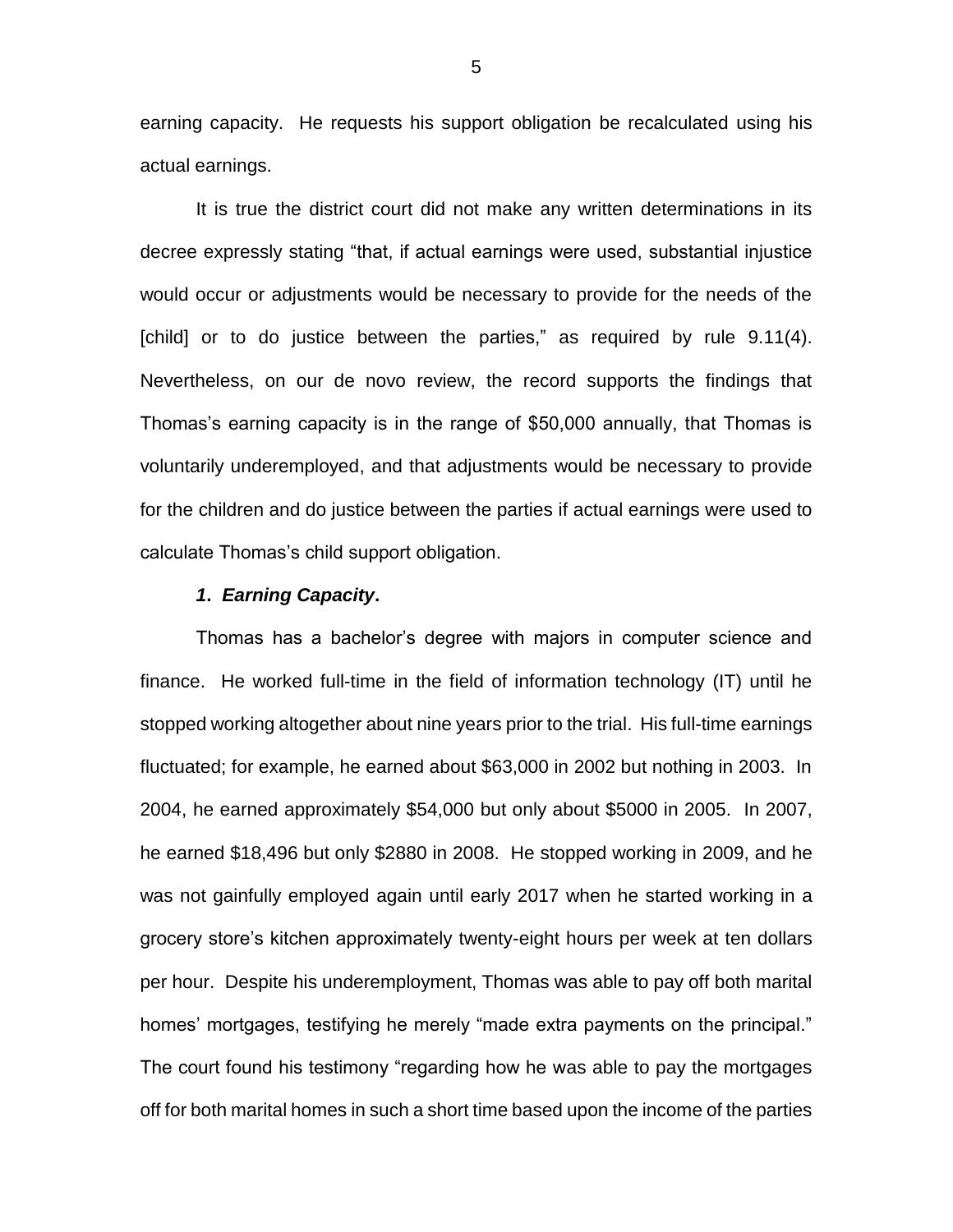during that time period" to be evasive. The court further noted "throughout most of the marriage it appears that Thomas has kept private many aspects of his finances, accounts, and investments."

# *2***.** *Voluntary Underemployment***.**

Additionally, the court clearly did not find credible Thomas's testimony that

he and Carol agreed Thomas would become a stay-at-home-dad when his

employment ended in 2009. The court found

For over nine years Thomas decided not to work at all and to be what he termed as a stay-at-home parent. Thomas was a stayat-home parent in name only as many of the responsibilities of a parent fell to Carol nevertheless. During the time in which Thomas was unemployed, although he did attend practices and activities of the children in regard to sports, the time that Thomas spent with the children was no greater than that spent by Carol with them also. In fact, for a stay-at-home parent Thomas appeared to have a lot of time for himself. The children were often put in daycare even though Thomas was at home. Thomas was able to exercise regularly at the YMCA and not be present at most family dinners prepared by Carol. Indeed, Carol continued to do most of the parent and family duties including cooking, cleaning, attending the children's school conferences and sports activities, taking the children to their medical and dental appointments, and otherwise being more involved with the day-to-day parental and family needs and responsibilities for the family and specifically for the children. Carol was also the main income earner for a significant amount of time while Thomas remained unemployed by his own volition. Other than the complaint made by Thomas concerning his back, there appears to be no reason whatsoever why Thomas could not continue at the job he previously had in IT or to find further employment in that specific career area. Thomas's recent attempts at obtaining employment in March and April of 2017 and ending up with a part-time job at a Hy-Vee store is a halfhearted attempt to reenter the job market. The requested spousal support by Thomas indicates that he would continue either to work minimal hours or not to work at all. Thomas is quite capable of upgrading and bringing up to date his skills in the IT area. In fact, he attempted to do so by entering classes at Des Moines Area Community College. There is no reason why Thomas could not earn the income he earned prior to removing himself from the work force.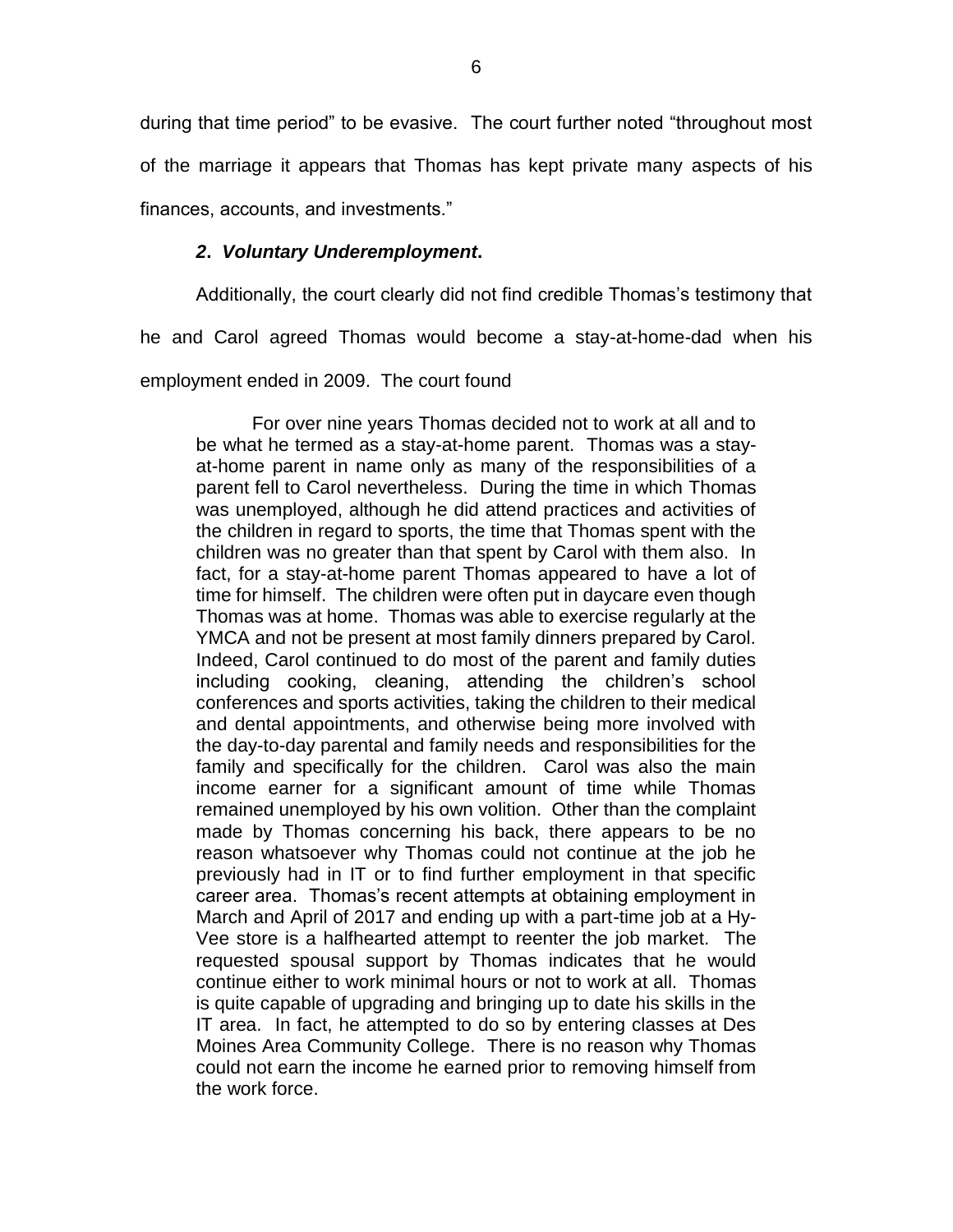Upon our de novo review of the record, we wholeheartedly agree with the district court's assessment. Generally speaking, there is no question that being a stay-at-home parent is in and of itself a demanding full-time job, and we do not diminish such a role's difficulty and importance to a family. But here, as the district court found, the record shows the title as used by Thomas was in name only. By the time of trial, Thomas essentially lived as a roommate that looked after himself, assisted with an occasional bill, and, at times, supervised the parties' children. Carol basically did it all, though not by choice.

# *3***.** *Adjustments Needed to Provide for the Children and Do Justice Between the Parties***.**

We believe the district court's factual findings and conclusions balancing the parties' abilities and actions is a minimally sufficient written finding that imputing Thomas's income is necessary to do justice between the parties. *See, e.g.*, *In re Marriage of LeGrand*, No. 13-0662, 2014 WL 1056696, at \*5 (Iowa Ct. App. Mar. 12, 2014) ("We disagree that the district court's findings give rise to the inference that substantial injustice would occur. We do find, however, that the court's balancing of Allan's ability to work full time and Connie's long-term employment history with Nagle, coupled with her continuing and future care of the children, is a minimally sufficient written finding that imputing Allan's income is necessary to do justice between the parties."). Here the district court found there were financial strains on the household when Carol tried to meet the children's needs with her income alone. The court found:

In fact, the failure of Thomas to work either full time or part time caused considerable financial strain upon the family. This financial strain was not taken seriously by Thomas. Carol would at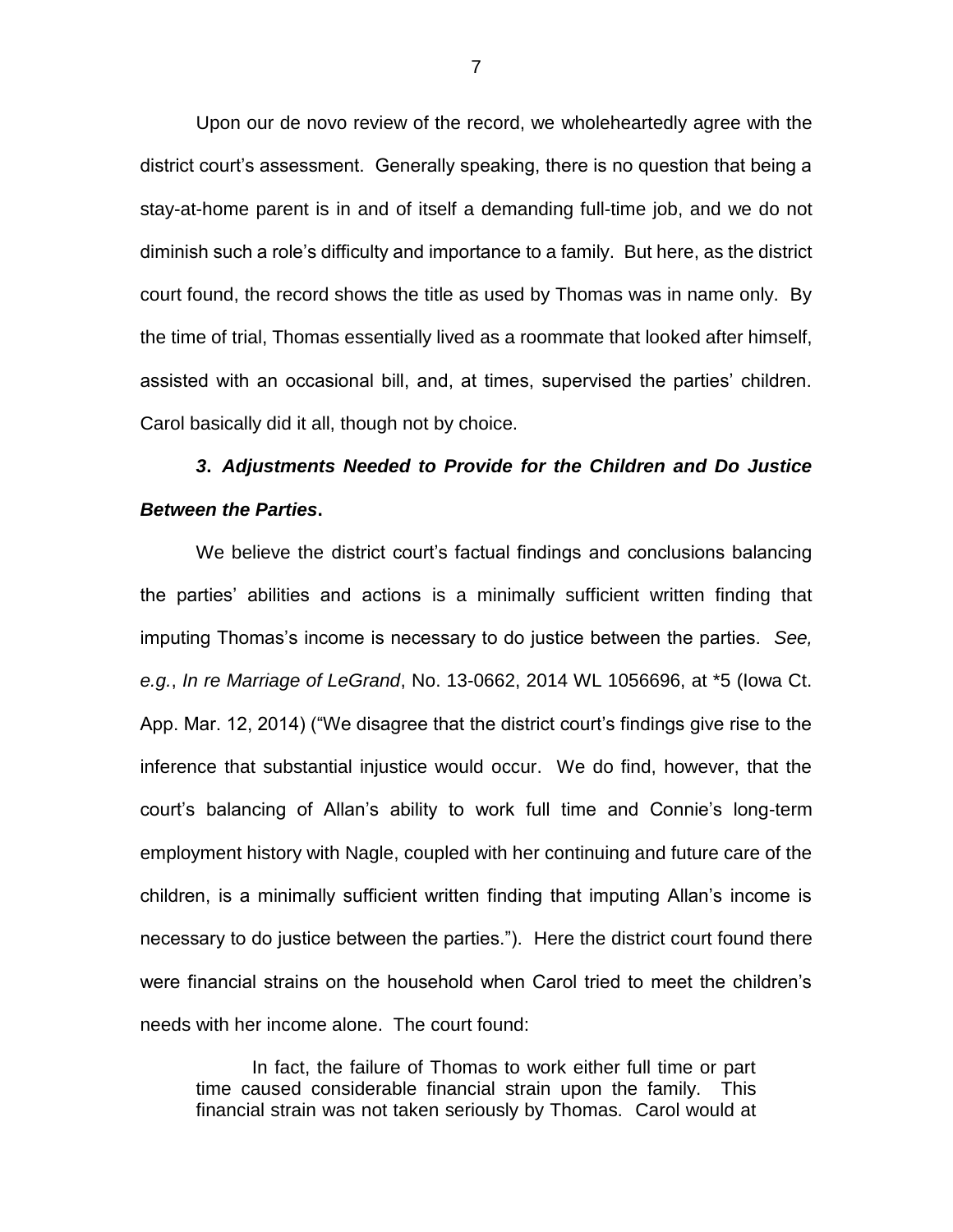times request financial help from Thomas for the family. Thomas denied that Carol would request money for family expenses. At times expenses and finances were stressed to the point that Carol would either give blood or borrow money from one of the children.

For the reasons stated above, we do find (1) Thomas's employment potential, his past earnings, and other relevant factors support the determination that he has an earning capacity of at least \$50,000 annually, (2) Thomas is voluntarily underemployed, and (3) if Thomas's actual earnings rather than his earning capacity were used in determining his child support obligation, adjustments would be necessary to provide for the children and do justice between the parties.<sup>2</sup>

Because deviation from the guidelines was appropriate under the facts of this case, we find no error in the district court's ultimate child-support-obligation determination. We therefore affirm on this issue.

## *B***.** *Visitation***.**

 $\overline{a}$ 

Thomas also requests a visitation and holiday schedule be set, arguing the court's failure to set a schedule essentially gave all the power to Carol, and as such, Carol could "decide not to mutually agree with any proposal Thomas makes, and lawfully deprive the children of time with their father." Thomas cites an unpublished case from a panel of this court remanding a visitation issue back to the district court to set a schedule. *See Thompson v. Fowler*, 17-0284, 2017 WL 6513973, at \*3 (Iowa Ct. App. Dec. 20, 2017). That case is distinguishable. In *Thompson*, the district court's ruling had placed visitation with the parties' child in one parent's sole discretion. *See id*. That is not the case here. Rather, the district

<sup>&</sup>lt;sup>2</sup> We note the record also factually supports the alternatives stated in rule 9.11(4), that, if Thomas's actual earnings rather than his earning capacity were used in determining his child support obligation, substantial injustice would occur.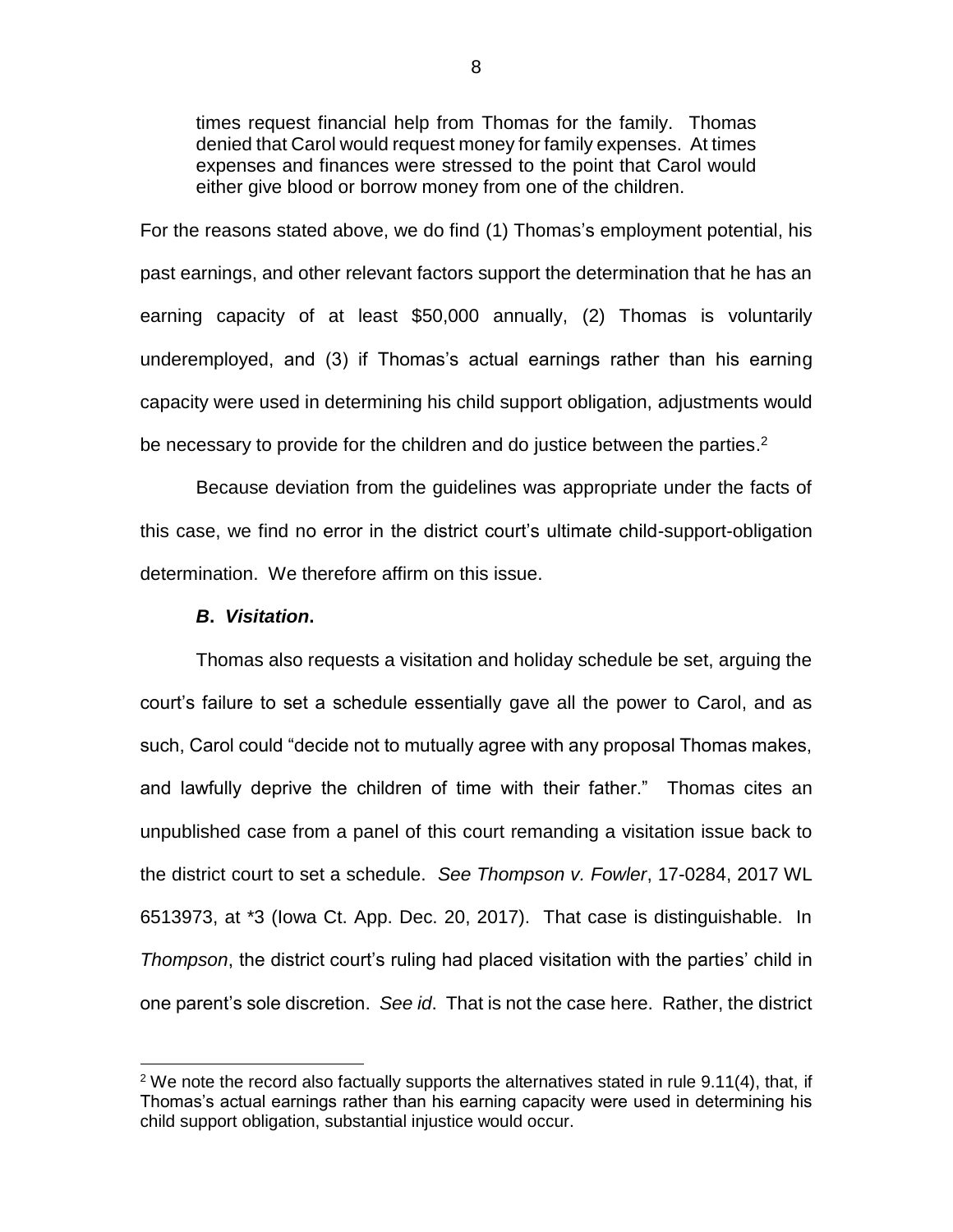court's decree permits the parents to mutually work out a visitation and holiday schedule. There is no evidence the parties could not work together to create an accommodating schedule. Given the age of the minor child and the child's extensive extracurricular activities, permitting the parties to work together to fashion a schedule is clearly in the child's best interests.

Furthermore, we note the parties' minor child is now seventeen years old. The parties provided him with a vehicle to use and agreed to turn the vehicle over to him when he reached age eighteen. The decree provides the vehicle shall be turned over to the child once he reaches age of majority. At the time of trial, Thomas still lived in the Ankeny marital home and worked in Des Moines. There was no indication that Thomas intended to move from the Des Moines metropolitan area after the dissolution. With that in mind, there is no reason the minor child cannot drive to his father's residence anytime he wants to visit his father.

We affirm on the visitation issue.

#### *C***.** *Property Distribution***.**

Finally, we turn to the district court's property-distribution determination. Iowa Code section 598.21(5) requires marital property be divided equitably in dissolution-of-marriage cases. *See In re Marriage of Hansen*, 733 N.W.2d 683, 702 (Iowa 2007). This first requires a determination of which property is subject to division, and then, considering the factors set forth in section 598.21(5), that property must be divided equitably. *See In re Marriage of Fennelly*, 737 N.W.2d 97, 102 (Iowa 2007).

In determining which property is subject to division, we consider not only "property acquired during the marriage by one or both of the parties, but property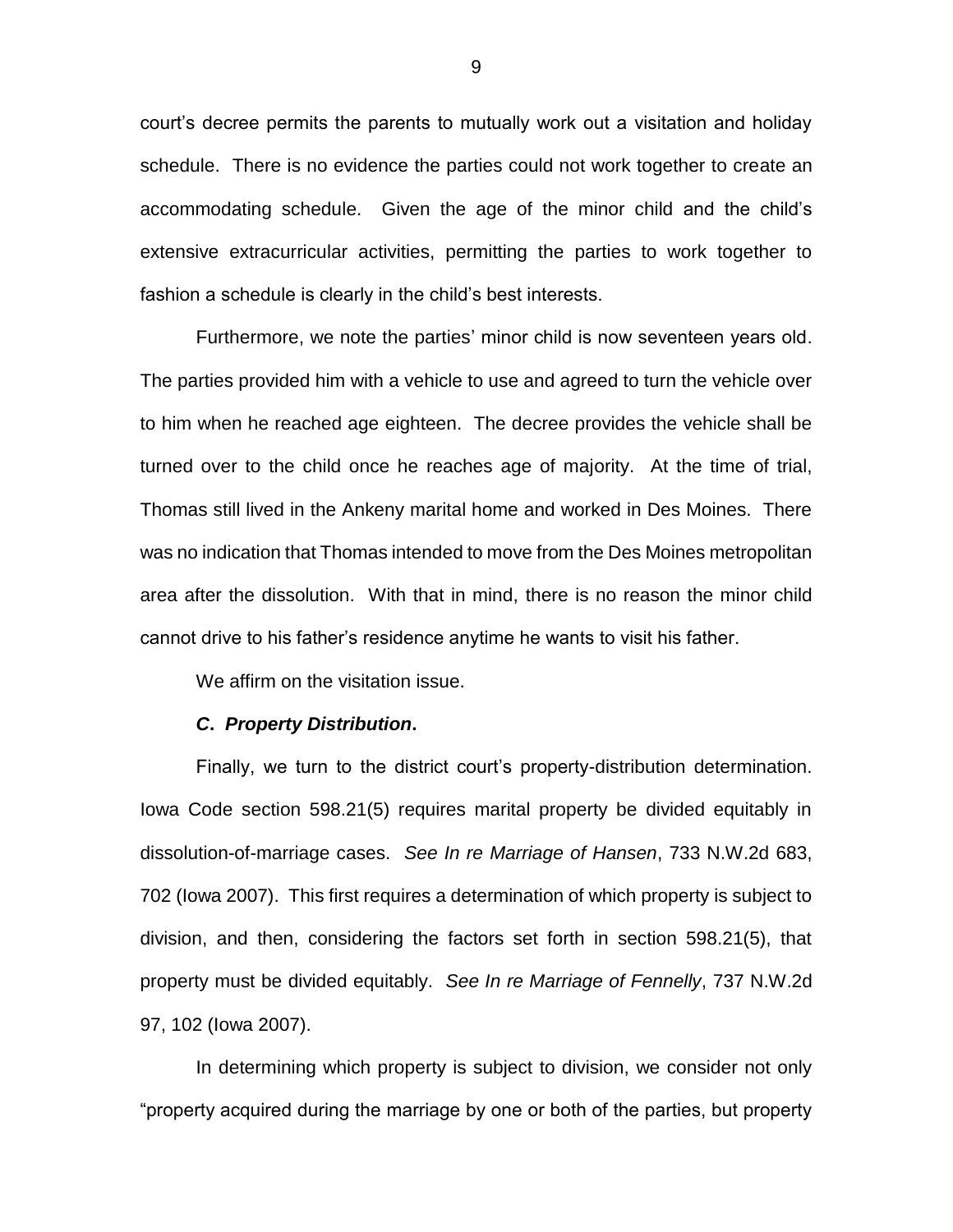owned prior to the marriage by a party," with the understanding that, under section 598.21, "property brought into the marriage by a party is merely a factor to consider by the court, together with all other factors, in exercising its role as an architect of an equitable distribution of property at the end of the marriage." *In re Marriage of Schriner*, 695 N.W.2d 493, 496 (Iowa 2005). Ultimately, any "[p]roperty not excluded is included in the divisible estate." *Id*.

"The partners in the marriage are entitled to a just and equitable share of the property accumulated through their joint efforts," *In re Marriage of Hazen*, 778 N.W.2d 55, 59 (Iowa Ct. App. 2009), but it "is important to remember marriage does not come with a ledger," *Fennelly*, 737 N.W.2d at 103. In determining how to equitably divide the property, an "equitable division is not necessarily an equal division." *Hansen*, 733 N.W.2d at 702. Though "it is generally recognized that equality is often most equitable," *Fennelly*, 737 N.W.2d at 102, "[e]quitable distribution depends upon the circumstances of each case," *Hansen*, 733 N.W.2d at 702. Consequently, precedent is of little value. *See McDermott*, 827 N.W.2d at 682. "[K]eeping in mind there are no hard and fast rules governing economic issues in dissolution actions," we must apply the factors contained in section 598.21(5) in reaching an equitable division. *Id*.

The district court noted "[t]he assets of both Carol and Thomas are considerable," and the court listed valuations of various bank and retirement accounts in each party's name, as well as the parties' joint bank account. The court found Carol's assets included three retirement and IRA accounts worth a total value of \$727,652. Thomas's assets comprised several accounts, three of which were IRAs, altogether worth a total value of \$405,966. The district court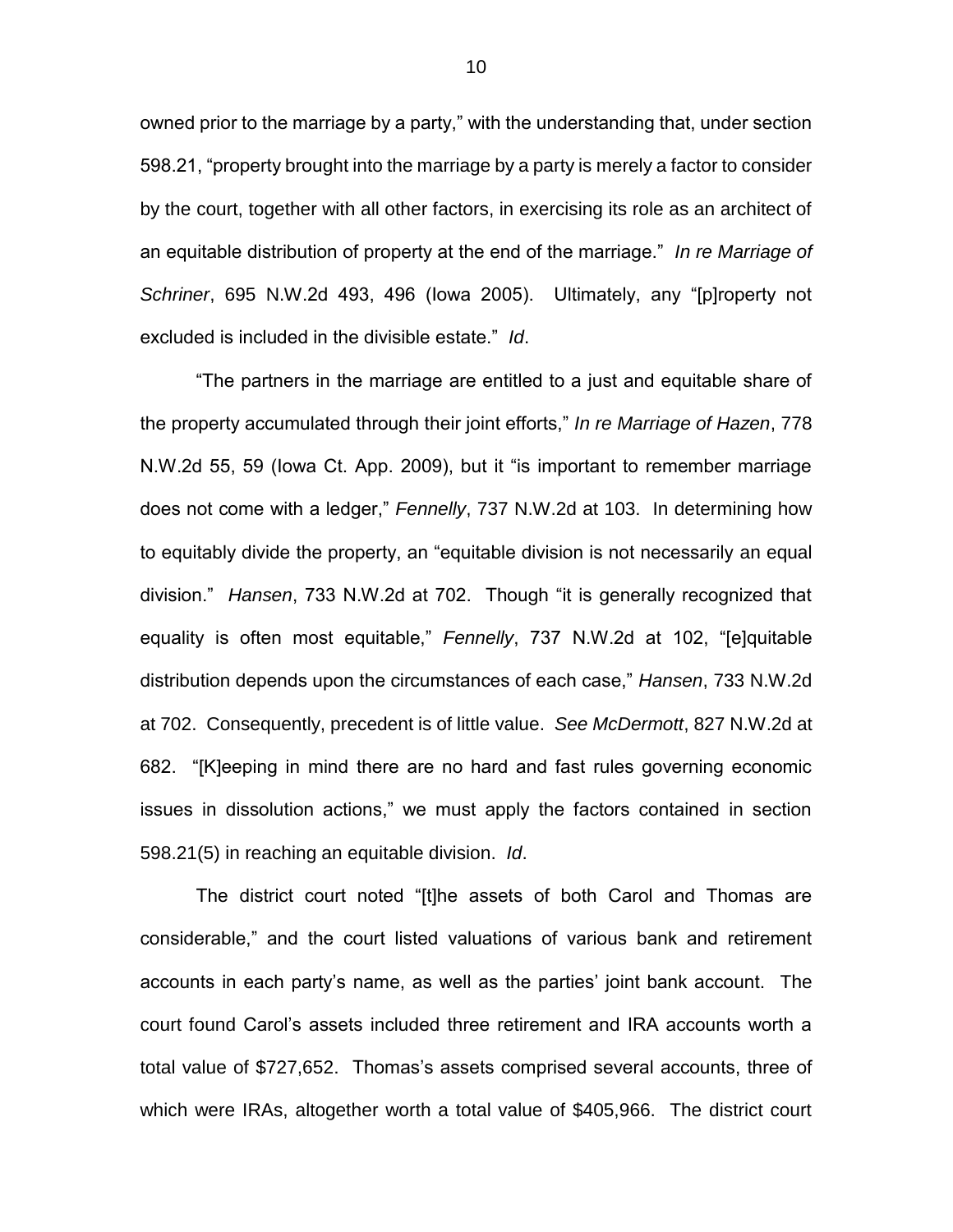awarded each party the accounts in his or her name without any equalization offsets. The court also awarded each party his or her vehicle, the values of which were similar, and the court directed the parties to equally divide their joint bank account.

The district court awarded Carol the marital home, valued at \$252,000, as well as its furnishings and appliances. The court noted the parties disagreed upon the furnishings' approximated valuation—Carol suggested \$13,000, Thomas \$20,000—and ordered Carol to "pay Thomas \$5,000 as property equalization payment for the home furnishings." Additionally, in a separate paragraph titled "Property Settlement Equalization," the court decreed:

Carol shall pay to Thomas \$187,500 as a property settlement equalization payment. Judgment is hereby entered against Carol in the amount of \$187,500 for said property settlement equalization payment . . . . The equalization payment was arrived at by awarding Thomas the initial down payment for the marital home (\$123,000) plus one-half of the remaining equity of the marital home. (\$252,000- \$123,000=\$129,000. This sum is divided one-half each with Thomas's one-half then added to the \$123,000 for a total of \$187,500).

Thomas asserts the court's division was inequitable because the court awarded Carol a greater share of their marital assets. He points out Carol's retirement accounts were acquired during the marriage, and he maintains that the court should have at least divided the accounts equally. He also notes Carol has a defined benefit plan that she will receive when she retires of about \$9000 annually that was not included in the property division. Thomas suggests an equitable property division would require increasing the amount of his equalization payment by about \$200,000. Carol argues the amount of \$187,500 awarded by the district court is equitable. We agree.